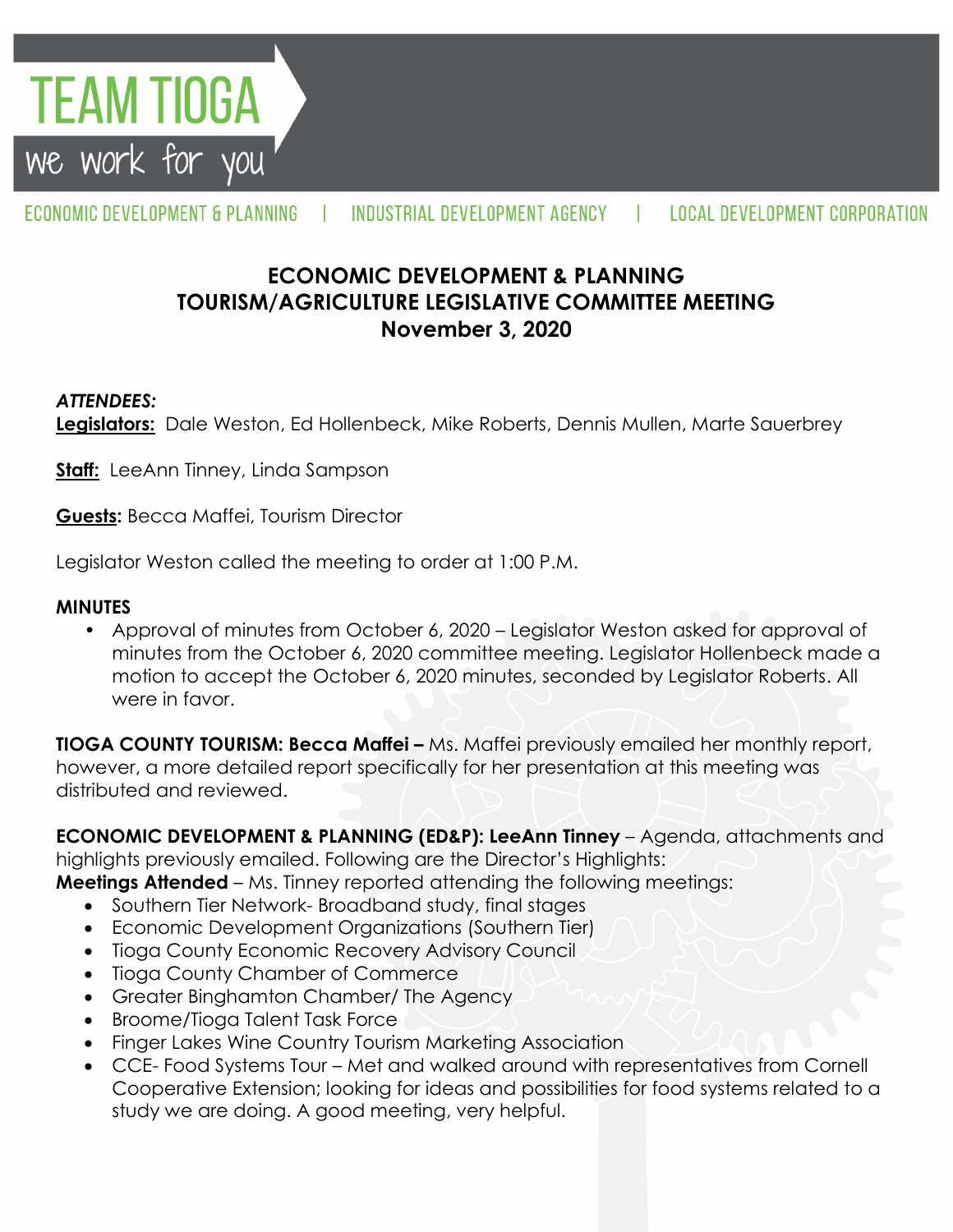- Tioga County Local Development Corporation
- Valley Economic Development Association (VEDA)
- Leaders meeting
- Southern Tier 8- CEDS meeting
- Candor- new business
- Municipal Visits
	- o Town of Owego- To discuss the CNYOG PILOT. Ms. Tinney will be sending out a memo outlining the history and possible solution to this PILOT. In review, last year the Owego Apalachin Central School District (OACSD) requested to extend the PILOT because the 97M that would go back on the tax roll was going to have a negative impact to the schools State Aid calculations. The IDA did extend the PILOT for one year. However, the situation is still not resolved. It has been determined it will also have a negative impact to the Town and County. Due to the size of the 97M assessment, it would impact efforts to stay under the tax cap. While one possible solution is to ask the IDA to extend the PILOT, Legal Council has recommended a new PILOT which would take out seven of the nine properties that are in the PILOT now. The seven properties removed can be put back on the tax roll. The new PILOT would be for the remaining two properties for possibly 5 years. Ms. Tinney will work with the IDA on this, but explained further they have been paying 100% of taxes for the past 11 years. It's not a matter of a tax break. Ms. Tinney will keep the committee informed as this process moves forward.
- Business Visits
	- o B&E Disposal Working through what needs to be done to begin recycling on January 1st.
	- o Best Buy Phone check in; doing great.
	- o Crown Cork & Seal Phone check in; workforce was cut in half for a while, however everyone will be back to work at 100% by the end of the week. Will continue to help them through challenges.

Presentations- none

# **Department Highlights**

- COVID-19
	- o Tioga County Economic Recovery Advisory Council (TCERAC)
		- **Economic Recovery Strategy Plan Copies distributed.**

 Press Releases – Morning Times & Pennysaver; copies distributed. Ms. Tinney reported the ED&P TEAM will be taking the actions identified in the plan and making sure they move forward.

- o Child Care Continues to be an issue; possibilities:
	- Broome County Catholic Schools Discussions of putting a facility in Tioga County.
	- Broome County Child Care Think Tank ED&P TEAM has been invited to be a part of this group.
- o Home Based Business Survey Working with Tioga Opportunities creating a survey; finding ways to encourage the effort allowing people to work from home.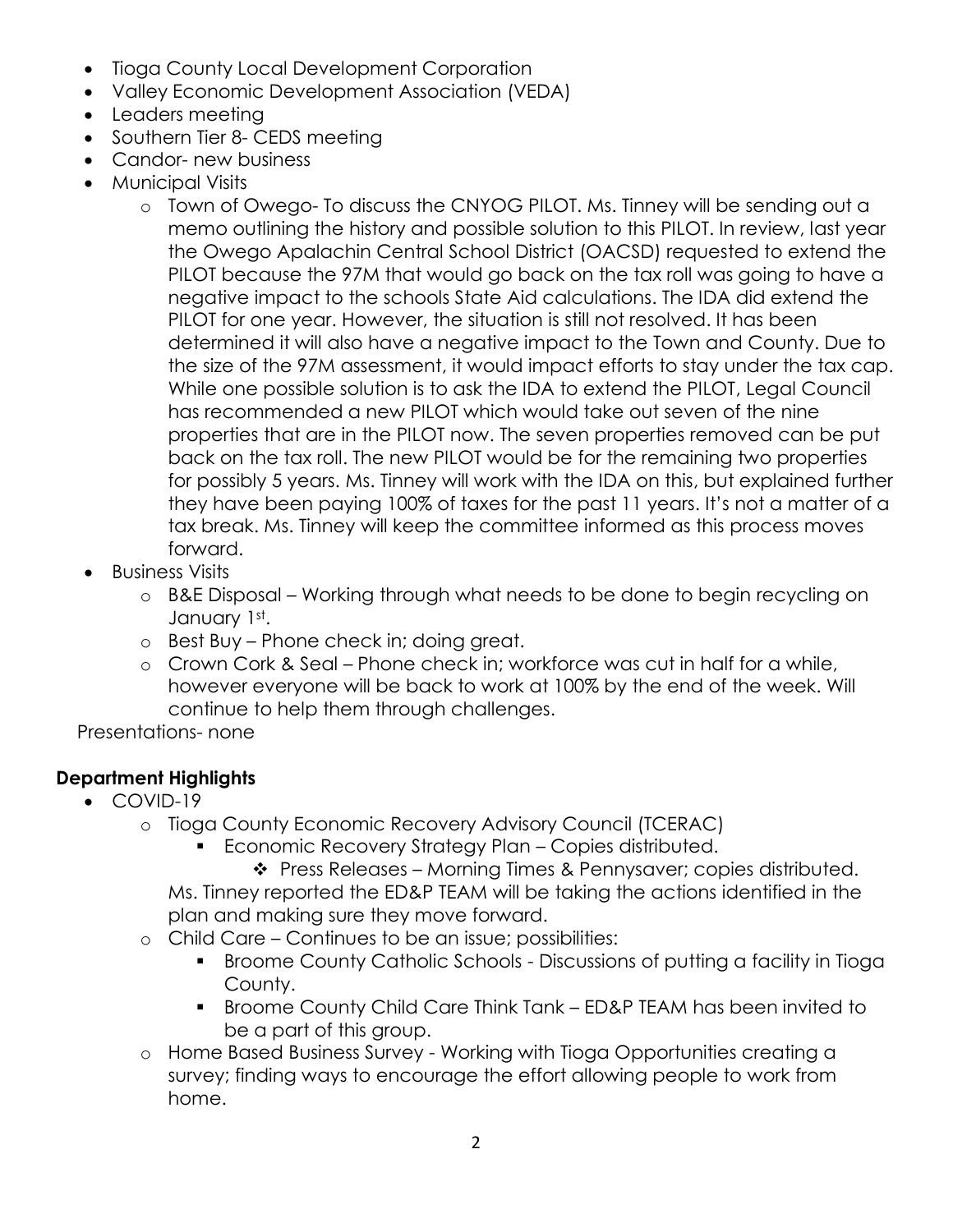- Hotel/Motel Tax Local Law
	- o Public Hearing was held 10/22.
	- o Resolution to Adopt Local Law Listed below.
- 2020 Census
	- o Information gathering timeframe has expired.
	- o Tioga County self-response rate 70.4%
- Village of Owego
	- o DRI 18 projects pending; this project continues.
		- Multi-Site Projects (13)
		- Ti Ahwaga PAC
		- **Coburn Free Library**
		- **The Public Well**
		- Non-Profit Hub
		- **Applied Technology Manufacturing**
	- o NY Main Street 6 projects; continue to assist on these projects.
	- o Owego Gardens 2
		- **Village of Owego Building Permit has been issued.**
		- Anticipated Site Work Timeframe Very close to getting a shovel in the ground. November - begin site clearing; December - grading and utilities in; January/February 2021 - stream work; March - water tank work (IDA); April – Home Leasing to begin foundation work; December - water tank work complete; September 2022 – Anticipated construction complete on the 93 unit; 62 apartment and 31 town house complex.
		- Suez Had to get PSC involved to help get Suez to move forward in getting the Health Department approval on the new water system.
- Land Bank
	- o Property sales- All but 1 property has closed.
	- o Property acquisitions- Negotiations ongoing
- RESTORE NY
	- o Owego and Waverly projects progressing Ms. Tinney noted the Briggs properties at end of Court Street, 3 buildings, have been painted and new windows installed.
- Housing
	- o Home Leasing
	- o Ithaca Neighborhood Housing Services
	- o SEPP Potential projects in Owego and Waverly.
- State Leads- Site submitted in response to one lead; 750 jobs.
- Community Development
	- o Tioga County Senior Citizens Foundation/Lourdes
		- In home health care providers training Assisting with resources.
	- o Tioga County Non-Profit Network
	- o Waverly Glen Park- technical assistance
	- o Child Care Task Force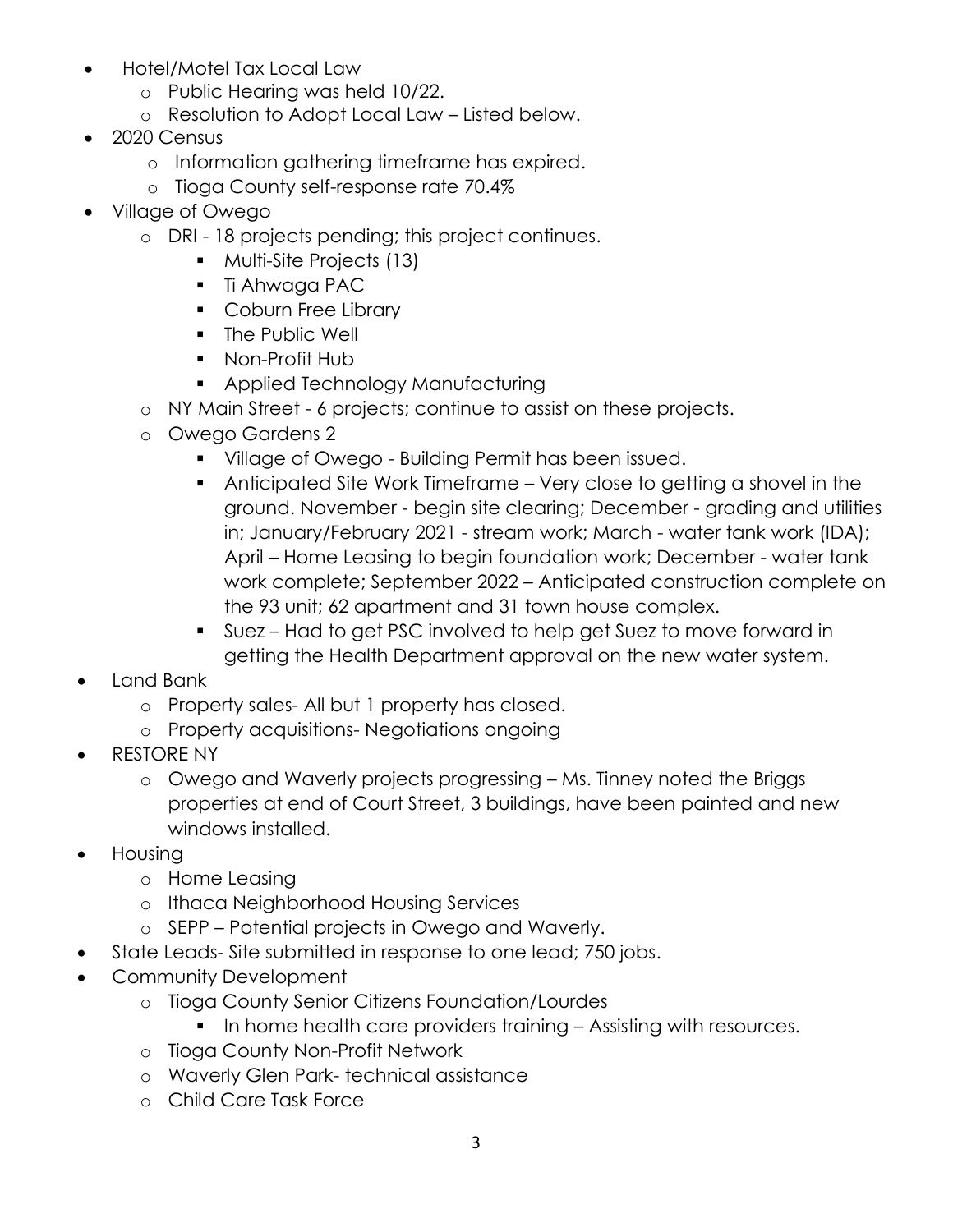- o REAP
- o Tioga County Foundations Coalition
	- **Emergency Funding Reporting**
- Workforce
	- o Implementation Phase All school district interviews completed. Summary coming soon.
	- o Broome Tioga Talent Task Force- Strengthening our relationship.
	- o ST8- Regional Board Meeting
- Ag
	- o 8 Year District Review (2 districts)
		- **Owego/Nichols District- Complete and submitted to Ag & Markets**
		- **Spencer District- Complete and submitted to Ag & Markets**
	- o Agricultural Resource Group
	- o Veterans' Services- CCE
	- o Solar mapping; Impact to Farmland Ms. Griffiths working with Ms. Jardine on this project.
	- o Ag Value Chain Study- Project is moving forward.
		- **Steering Committee**
		- **Stakeholder Interviews commencing**
- Planning
	- o 239 Reviews (1)
		- County Case 2020-014- Village of Waverly, Comprehensive Plan updaterecommendation to approve. Ms. Jardine assisted on this plan update.
	- o Assisting with Solar Mapping; Impact to Environment/Land Use
	- o State Mandated County Pandemic Operations Plan
	- o Active Plans
		- REAP- Tioga County Workforce Pipeline- Implementation
		- **Tioga County Economic Recovery Strategic Plan (COVID)**
		- **Village of Waverly Comprehensive Plan**
- Grants
	- o Potential (14)
		- **USDA RDBG-Tioga County Recruitment Tool**
		- USDA RBDG- Technical Assistance to Business
		- Town of Richford- USDA Community Facilities, (equipment)
		- **Town of Berkshire (TBD)- rec trail**
		- Village of Newark Valley- USDA Community Facilities (equipment)
		- Town of Berkshire- DOT TAP funding (sidewalk extension)
		- Northern Tioga Chamber- Community Foundation (facilities improvements)
		- **Midwestern Pet Foods-NYS HCR CDBG**
		- **Ithaca Neighborhood Housing Services**
		- **Early Owego Antique Center- NYSCA Mural Restoration**
		- Shared Services- USDA Community Facilities (equipment)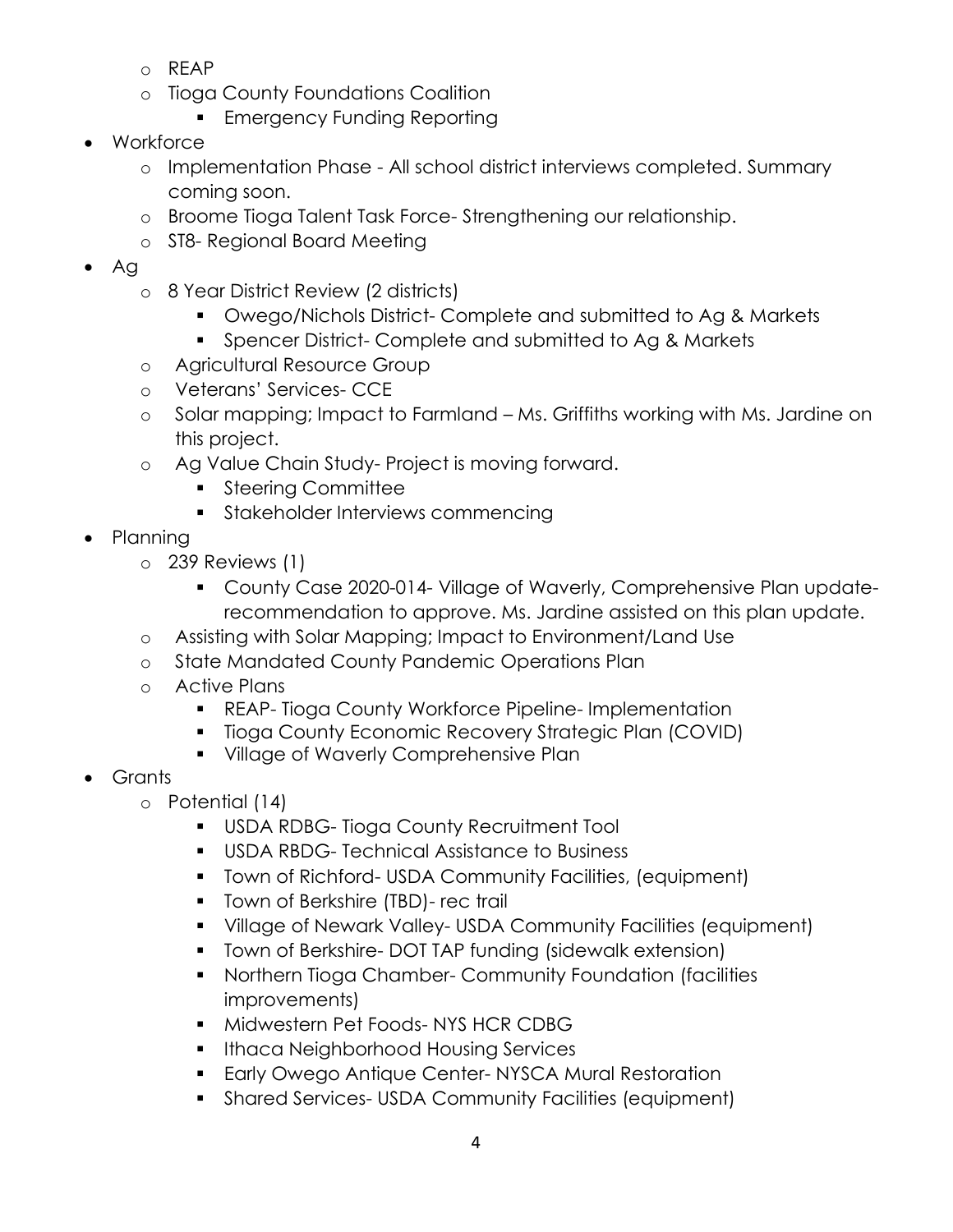- **Shared Services- local foundations (equipment)**
- REAP- Mildred Faulkner Truman (Code Enforcement Plan Implementation Tasks)
- REAP- Community Foundation (Code Enforcement Plan Implementation Tasks)
- o Pending (2)
	- Owego Apalachin Central School District- WDI (workforce)
	- Village of Spencer- Nichols Park (historic register nomination)
- o Active (18)
	- **Village of Owego- RESTORE NY, Briggs/Award**
	- **Village of Owego- Downtown Revitalization Initiative**
	- Village of Spencer- Nichols Park (grandstand restoration)
	- **UILAGE OF Waverly-NYS Parks, Waverly Glen Park**
	- **Village of Waverly- RESTORE NY, Twigg**
	- **Tioga County-Snowmobile Trails**
	- REAP- USDA REDI, Strategic Planning (extended 1 year) Cottage Industry Study (TOI/REAP/TEAM Tioga)
	- **REAP- USDA, Public Well (equipment)**
	- **REAP- Tioga Downs, Workforce Pipeline Implementation**
	- TCPDC- Enterprise Community Partners (land bank funds)- X2
	- **Village of Owego-Main Street (CFA)**
	- **Midwestern Pet Foods (CFA)**
	- **Racker (CFA)**
	- **IDA- USDA RBDG, Multi-county Broadband Study**
	- **IDA- USDA RBDG, Ag Value Chain Study**
	- **Waverly Glen Park- Mildred Faulkner Truman**
	- **Town of Richford- SAM, Assemblyman Friend (highway equipment)**
- o Completed (2)
	- **NYS 2020 Census Count Outreach**
	- **EXPLOMANATION COMMUNITY Foundation-PlayYard Concepts**

## **2020 Budget**

- Economic Development- Tracking
- Planning- Tracking

## **Other**

- Racker Award- Abbey Hendrickson recognized for her community work on a virtual celebration.
- Institute for Advancement Training- Graduation on December 10<sup>th</sup> at the Legislative Worksession.
	- o Abbey Hendrickson
	- o Megan Griffiths

Ms. Tinney was asked to provide a breakdown of the Land Bank financial activities for next month's committee meeting.